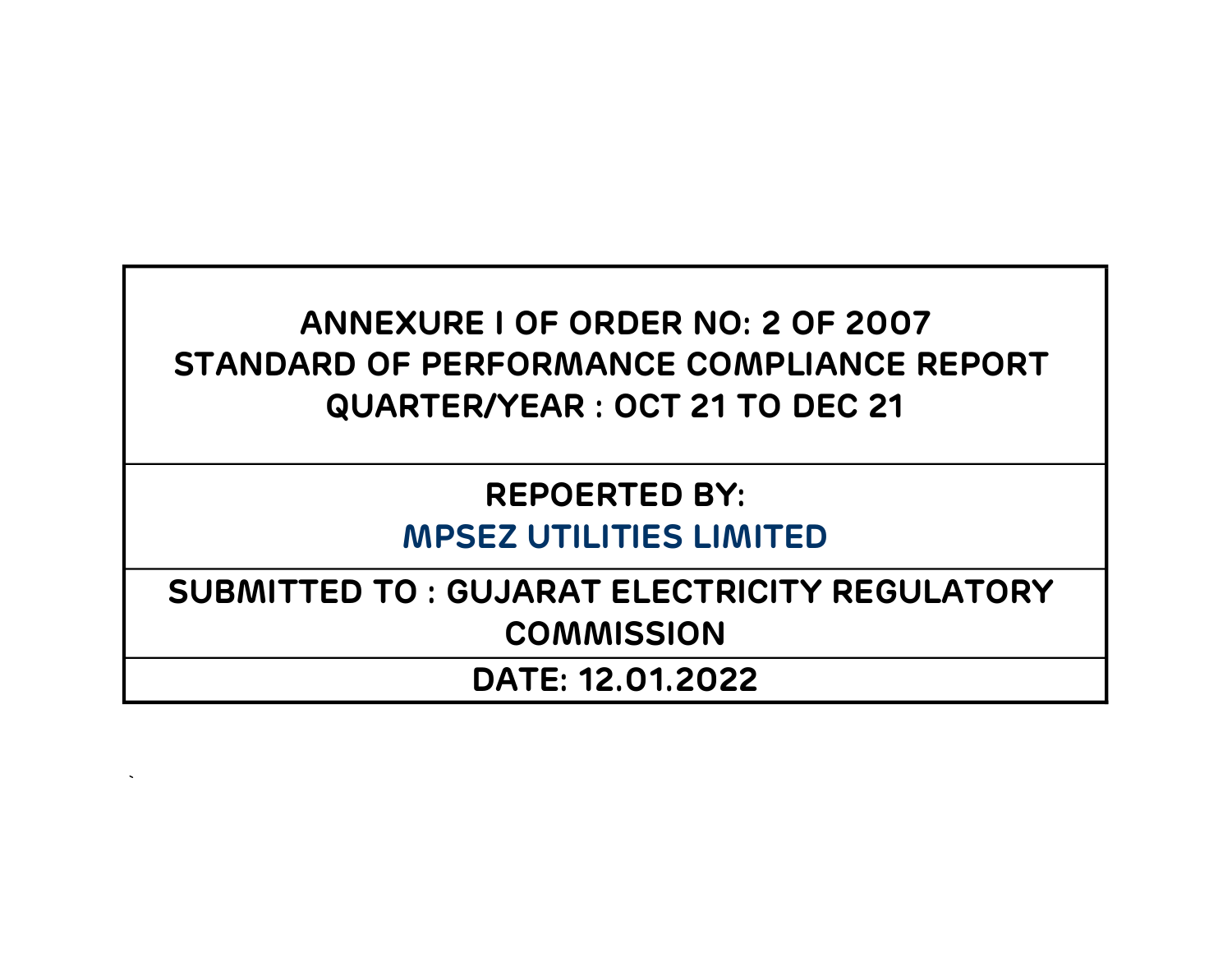# **CONTENTS**

|                          | Sr.<br><b>No</b>                                                     | Performa/<br><b>Sheet Name</b> | <b>Particulars</b>                                                                    | Page |
|--------------------------|----------------------------------------------------------------------|--------------------------------|---------------------------------------------------------------------------------------|------|
|                          | 1                                                                    | <b>Sop 001</b>                 | Fatal and Non-fatal accident report                                                   | 1    |
|                          | $\overline{2}$                                                       | <b>Sop 003</b>                 | <b>Register For Compiling The Complaints</b><br>[As per Appendix B of the regulation] |      |
|                          | $\overline{3}$                                                       | <b>Sop 004</b>                 | <b>Publicity carried out</b>                                                          | 1    |
| QUARTERLY                | $\overline{4}$                                                       | <b>Sop 005 B</b>               | Action taken report by the Redressal Committee II                                     |      |
|                          | 5 <sup>1</sup><br><b>Sop 006</b><br>$6\overline{}$<br><b>Sop 007</b> |                                | <b>Failure of Distribution Transformer</b>                                            |      |
|                          |                                                                      |                                | <b>Failure of Power Transformer</b>                                                   |      |
|                          | $\overline{7}$                                                       | <b>Sop 011</b>                 | Reliability Indices - SAIDI, SAIFI, MAIFI                                             | 3    |
|                          | 8                                                                    | <b>Sop 013</b>                 | <b>Meter faults</b>                                                                   | 1    |
|                          | 9                                                                    | <b>Sop 016</b>                 | <b>Compensation details</b>                                                           |      |
|                          | 10                                                                   | Sop 002                        | Action taken report for safety measures complied for<br>the accidents occurred        |      |
|                          | 11                                                                   | Sop 012                        | System Losses at 66KV and Below                                                       |      |
| HALF-YEARLY              | 12                                                                   | Sop 014                        | Statement Showing the ATC losses, collection<br>efficiency and Billing Efficiency     |      |
|                          | 13                                                                   | Sop 015                        | Release of New Connection status                                                      |      |
|                          | 14                                                                   | <b>Sop 008</b>                 | Sample Test result for Neutral Voltage                                                |      |
| Annuall<br>$\rightarrow$ | 15                                                                   | <b>Sop 009</b>                 | Sample Test result for Voltage variations                                             |      |
|                          | 16                                                                   | <b>Sop 010</b>                 | <b>Sample Test result for Harmonics</b>                                               |      |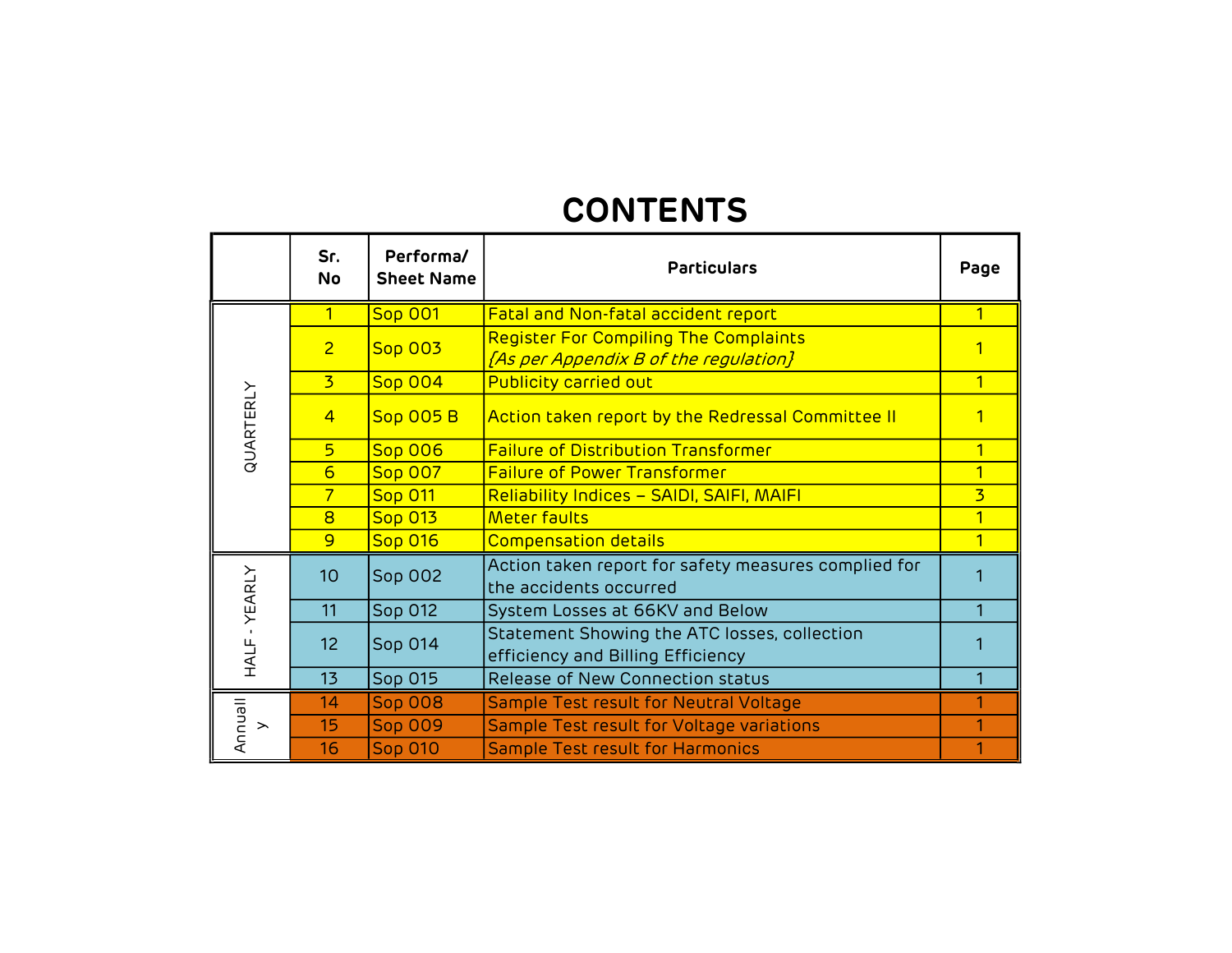### Performa - SoP 001: Fatal and Non-fatal accident report

|                                                | No of accidents in the quarter |            |                |            | <b>Cumulative since the</b><br>first quarter of the |            | <b>Cumulative since the</b><br>first quarter of the |            |            |            |            |
|------------------------------------------------|--------------------------------|------------|----------------|------------|-----------------------------------------------------|------------|-----------------------------------------------------|------------|------------|------------|------------|
| <b>Name of Area/Circle</b>                     | Departmental                   |            | <b>Outside</b> |            | current FY year<br>(Departmental)                   |            | current FY year<br>(Out side)                       |            |            |            |            |
|                                                | <b>FH</b>                      | <b>NFH</b> | <b>FH</b>      | <b>FA</b>  | <b>NFH</b>                                          | <b>FH</b>  | <b>FA</b>                                           | <b>NFH</b> | <b>FH</b>  | <b>FA</b>  | <b>NFH</b> |
| <b>MUL Licencee Area</b>                       | <b>NIL</b>                     | <b>NIL</b> | <b>NIL</b>     | <b>NIL</b> | <b>NIL</b>                                          | <b>NIL</b> | <b>NIL</b>                                          | <b>NIL</b> | <b>NIL</b> | <b>NIL</b> | <b>NIL</b> |
| FH-Fatal, NFH-Non fatal human, FA-Fatal Animal |                                |            |                |            |                                                     |            |                                                     |            |            |            |            |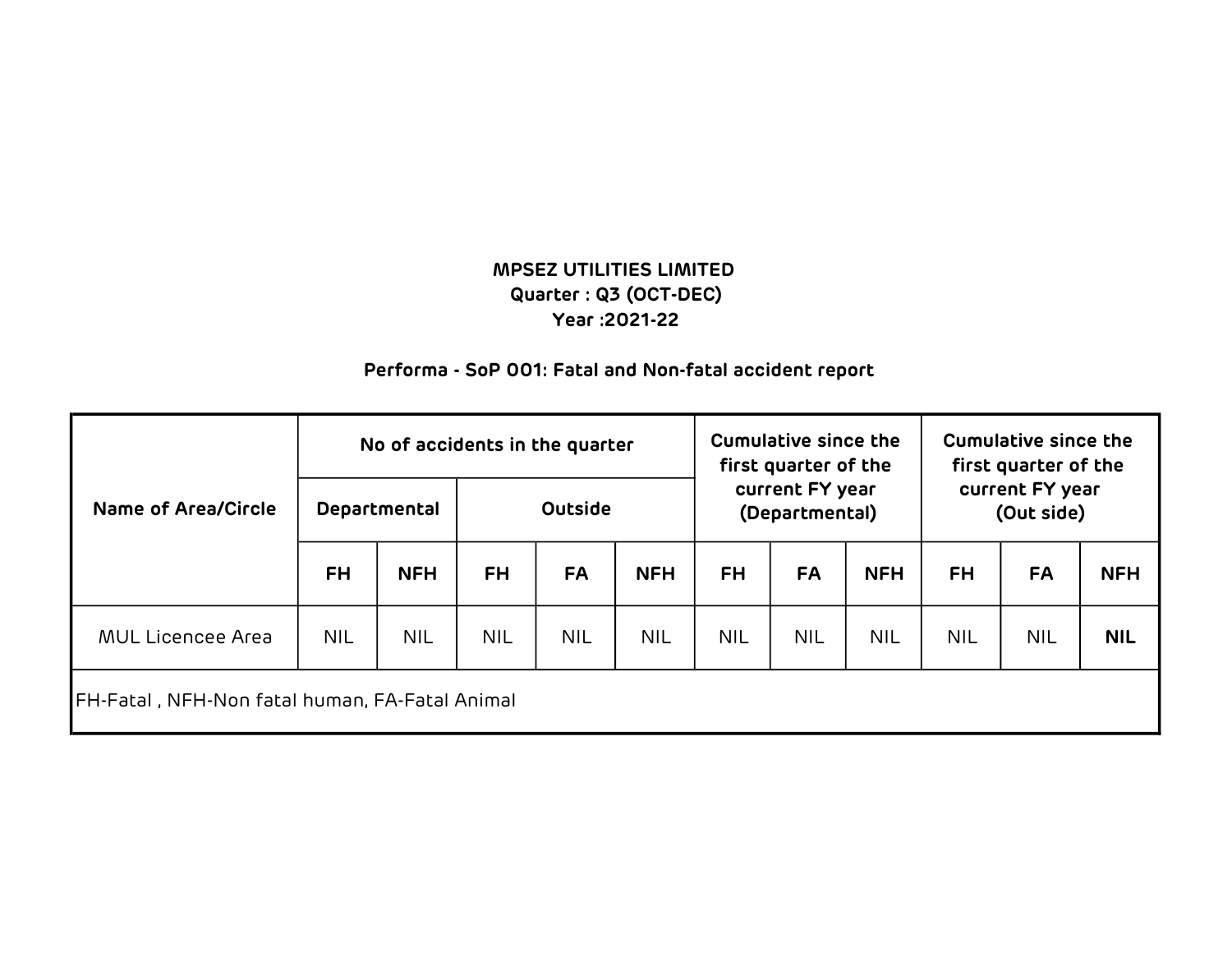#### Performa SoP 003 B: REGISTER FOR COMPILING THE COMPLAINTS CLASSIFICATIONWISE

|                  |              |                                                                                |         |                            |                            |                                      |                               | No. of Complaints redressed during the Qtr |                                               |                  |                                                      |
|------------------|--------------|--------------------------------------------------------------------------------|---------|----------------------------|----------------------------|--------------------------------------|-------------------------------|--------------------------------------------|-----------------------------------------------|------------------|------------------------------------------------------|
| Name of          |              |                                                                                | Pending | <b>Complaints</b>          |                            | In stipulated time                   |                               |                                            | <b>Beyond stipulated time</b>                 |                  | <b>Balance</b>                                       |
| Area /<br>Circle |              | Classific-ation<br>complaints of                                               |         | received<br>during the Qtr | <b>Total</b><br>Complaints | Within 50%<br>of stipulated<br>time. | Within<br>stipulated<br>time. | Up to double<br>the stipulated<br>time     | More than<br>double the<br>stipulated<br>time | Total (5) to (8) | <b>Complaints to</b><br>be redressed<br>$10=(4)-(9)$ |
|                  | $\mathbf{1}$ |                                                                                |         | 3                          | $\overline{4}$             | 5                                    | 6                             | $\overline{7}$                             | 8                                             | 9                | 10                                                   |
|                  | A(i)         | Interrruption in Power supply due to loose connection form pole fuse blown con | $\sim$  | $\sim$                     | $\sim$                     | $\sim$                               | $\sim$                        | $\sim$ $\sim$                              | $\sim$                                        | $\sim$           | $\sim$                                               |
|                  | A(ii)        | Interruption in Power supply due to line breakdown                             | $\sim$  | 6                          | 6                          | 6                                    | $\sim$                        | $\sim$ $\sim$                              | $\overline{\phantom{a}}$                      | 6                | $\sim$ $\sim$                                        |
|                  | A(iii)       | interruption in Power supply due to failure of transformer                     | $\sim$  | $\overline{\phantom{a}}$   | $\sim$                     | $\overline{\phantom{a}}$             | $\sim$                        | $\sim$ $\sim$                              | $\sim$                                        | $\sim$           | $\sim$ $\sim$                                        |
|                  | A(iv)        | Interruption in power supply due to shutdonw/load sheeding                     | $\sim$  | $\sim$                     | $\sim$                     | $\sim$ $\sim$                        | $\sim$                        | $\sim$                                     | $\sim$                                        | $\sim$           | $\sim$ $\sim$                                        |
|                  | B(i)         | Quality of supply complaints which require no augmentation                     |         | $\overline{\phantom{a}}$   | $ -$                       | $\overline{\phantom{a}}$             | $\overline{\phantom{a}}$      | $\sim$ $\sim$                              | $\sim$                                        | $\sim$ $\sim$    | $\sim$                                               |
|                  | B(ii)        | Quality of supply complaints requiring augmentation of HT/Eht network          |         | $\sim$                     | $\sim$                     | $\sim$                               | $\sim$                        | $\sim$                                     | $\sim$                                        | $\sim$ $\sim$    | $\sim$ $\sim$                                        |
|                  | C(i)         | Meters sotppped /Defective meter                                               |         | $\overline{a}$             | $\sim$                     | $-$                                  | $\sim$                        | $\sim$                                     | $\overline{\phantom{a}}$                      | $\sim$           | $\sim$                                               |
|                  | C(ii)        | Meters billing on average basisi for more than two bills                       | $\sim$  | $\sim$                     | $\sim$                     | $\sim$                               | $\sim$                        | $\sim$                                     | $\overline{\phantom{a}}$                      | $\sim$           | $\sim$ $\sim$                                        |
|                  | D(i)         | Overhead line loose wires                                                      | $\sim$  | $\sim$                     | $\sim$                     | $\sim$                               | $\sim$                        | $\sim$ $\sim$                              | $\overline{\phantom{a}}$                      | $\sim$           | $\sim$ $\sim$                                        |
| Licencee Area    | D(ii)        | Overhead line inadequate ground clearance                                      | $\sim$  | $\overline{\phantom{a}}$   | $\sim$                     | $\overline{\phantom{a}}$             | $\sim$                        | $\sim$ $\sim$                              | $\sim$                                        | $\sim$           | $\sim$ $\sim$                                        |
| MUL              | E(i)         | Billls for current bills where no additional information is required           | $\sim$  | $\overline{\phantom{a}}$   | $\sim$                     | $\sim$ $\sim$                        | $\sim$                        | $\sim$                                     | $\overline{\phantom{a}}$                      | $\sim$           | $\sim$ $\sim$                                        |
|                  | E(ii)        | Bills for where additional information/ site visit is required                 | $\sim$  | $\sim$                     | $\sim$                     | $\sim$                               | $\sim$                        | $\sim$ $\sim$                              | $\sim$                                        | $\sim$           | $\sim$ $\sim$                                        |
|                  | F(i)         | Service connection where extension of mains is not required                    | $\sim$  | $\sim$                     | $\sim$                     | $\sim$                               | $\sim$                        | $\sim$                                     | $\overline{\phantom{a}}$                      | $\sim$           | $\sim$ $\sim$                                        |
|                  | F(ii)        | Service connection where extension of mains is required                        | $\sim$  | $\sim$                     | $\sim$                     | $\sim$                               | $\sim$                        | $\sim$                                     | $\sim$                                        | $\sim$           | $\sim$ $\sim$                                        |
|                  | F(iii)       | Service connection modification in connected load                              | $\sim$  | $\overline{a}$             | $\sim$                     | $\overline{\phantom{a}}$             | $\sim$                        | $\sim$ $\sim$                              | $\sim$                                        | $\sim$           | $\sim$ $\sim$                                        |
|                  | F(iv)        | Service connections name change reconnection                                   | $\sim$  | $\sim$                     | $\sim$                     | $\sim$ $\sim$                        | $\sim$                        | $\sim$                                     | $\sim$                                        | $\sim$ $\sim$    | $\sim$ $\sim$                                        |
|                  | G            | Refund of amount in case of temporary connection                               | $\sim$  | $\overline{\phantom{a}}$   | $\sim$                     | $\overline{\phantom{a}}$             | $\sim$                        | $\sim$ $\sim$                              | $\overline{\phantom{a}}$                      | $\sim$           | $\sim$                                               |
|                  | н            | Others                                                                         | $\sim$  | 17                         | 17                         | 17                                   | $\sim$ $-$                    | $\sim$                                     | $\sim$                                        | 17               | $\sim$                                               |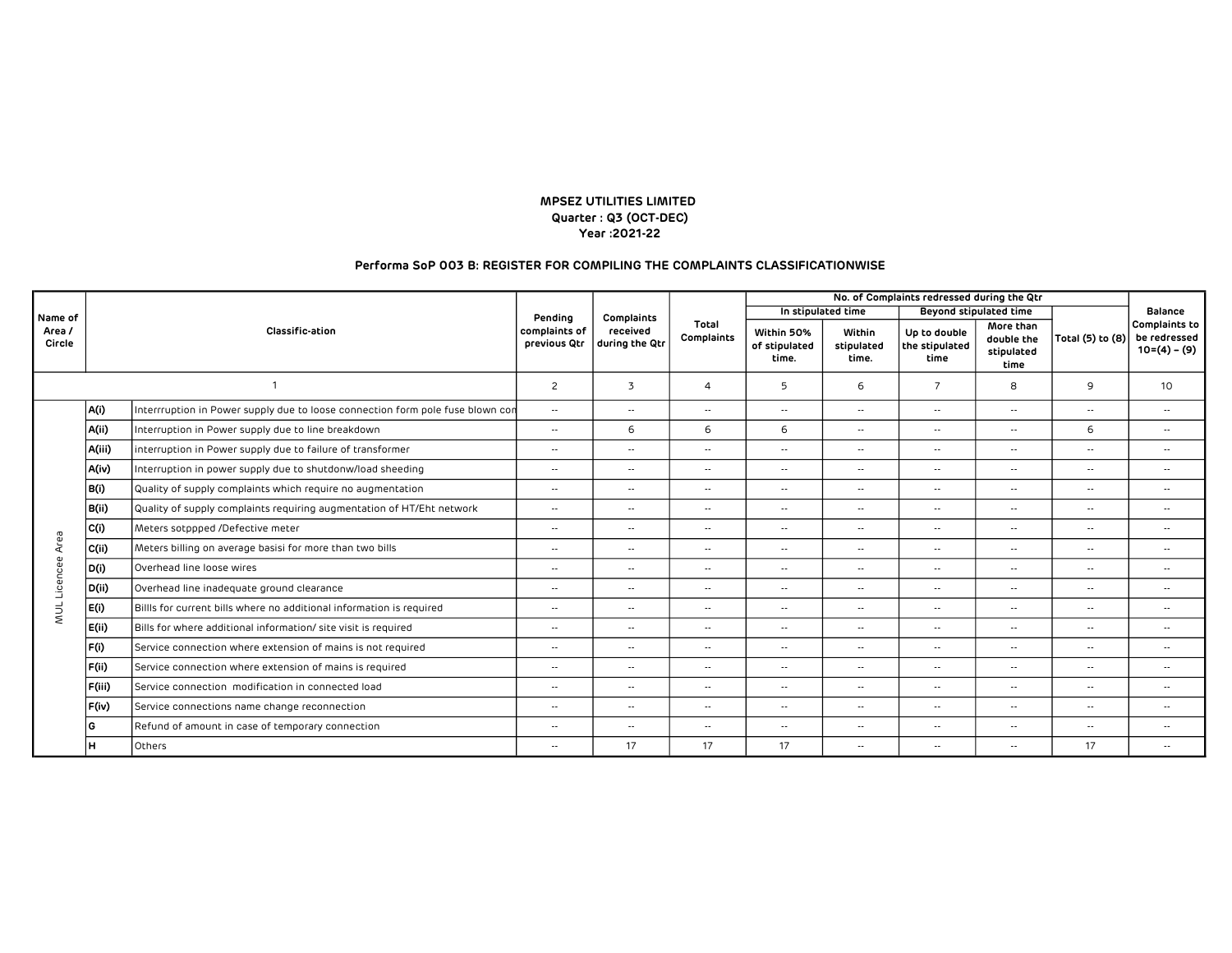#### Performa SoP 004:Publicity carried out

| Sr. No         | Name of<br>Area/Circle | Actions or steps carried out by distribution licensee towards public<br>awareness in the quarter | Likely number of<br>consumers<br>influenced | <b>Details about</b><br>media |
|----------------|------------------------|--------------------------------------------------------------------------------------------------|---------------------------------------------|-------------------------------|
|                |                        | Website                                                                                          |                                             |                               |
|                |                        | <b>Bill Glossary</b>                                                                             |                                             |                               |
|                |                        | <b>Consumption Calculator</b>                                                                    |                                             |                               |
|                |                        | Procedure Guidance                                                                               |                                             |                               |
|                |                        | Payment Options                                                                                  |                                             |                               |
|                |                        | Call Centre details and numbers                                                                  |                                             |                               |
|                |                        | Form Downloads (Important application forms)                                                     |                                             |                               |
|                |                        | FAQ'S                                                                                            |                                             |                               |
|                |                        | Online Bill Payment (how to pay and related forms)                                               |                                             |                               |
|                |                        | <b>Energy Conservation tips</b>                                                                  |                                             |                               |
|                |                        | Safety Tips                                                                                      |                                             |                               |
|                |                        | Electricity Supply Code (copy of code)                                                           |                                             |                               |
|                | MUL                    | Shutdown/Planned shutdown announcements and schedule                                             |                                             |                               |
|                | Licencee               | <b>Information Boards</b>                                                                        |                                             |                               |
| $\mathcal{P}$  | Area                   | Grievance Redresaal Option (Internal/Consumer Redressal Forum)                                   |                                             |                               |
|                |                        | Safety Tips/Precautions /Energy Conservation/Theft deterence etc                                 |                                             |                               |
|                |                        | <b>Information booklets/Flyers</b>                                                               |                                             |                               |
| $\overline{3}$ |                        | Safe and friendly power (safety, energy conservation, energy                                     |                                             |                               |
|                |                        | calculator, tariff, office)                                                                      |                                             |                               |
|                |                        | <b>Bills</b>                                                                                     |                                             |                               |
| 4              |                        | Front side : Helpline Numbers and Email                                                          | 236                                         | Energy Bill                   |
|                |                        | Back side : Payment Details                                                                      |                                             |                               |
|                |                        | Public Meetings (Safety, energy conservation, bill calculation, bill                             |                                             |                               |
| 5              |                        | structure, complaint registration procedure etc.)                                                |                                             |                               |
|                |                        | Bill Envelopes to HT-customers - Information on safety & Service                                 |                                             |                               |
| 6              |                        | Communication                                                                                    |                                             |                               |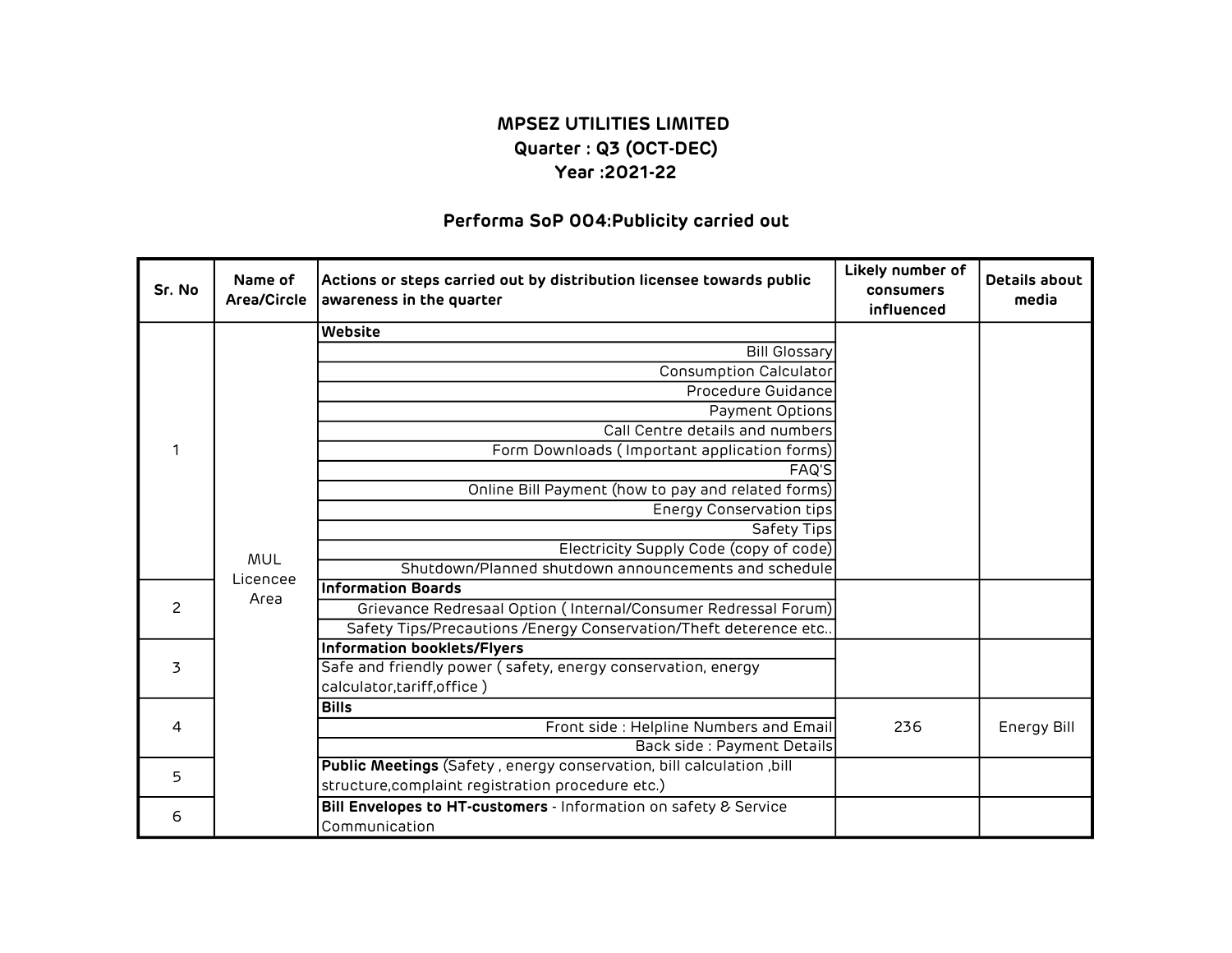# Performa – SoP 005 B: Action taken report by the Redressal Committee

| Sr. No | Name of<br><b>Area/Circle</b>  | Month                                    | Date and Time Meeting<br>conducted | No of complaints<br>registered at the<br>meeting | No. of complaints pending<br>at the end of the meeting |
|--------|--------------------------------|------------------------------------------|------------------------------------|--------------------------------------------------|--------------------------------------------------------|
|        | <b>MUL</b><br>Licencee<br>Area | 1st Month of the 11th Oct-21,<br>quarter | 1500 to 1700 hrs                   | 0.00                                             | 0.00                                                   |
|        |                                | 2nd Month of<br>the quarter              | 10th Nov-21,<br>1500 to 1700 hrs   | 0.00                                             | 0.00                                                   |
|        |                                | 3rd Month of<br>the quarter              | 10th Dec-21,<br>1500 to 1700 hrs   | 0.00                                             | 0.00                                                   |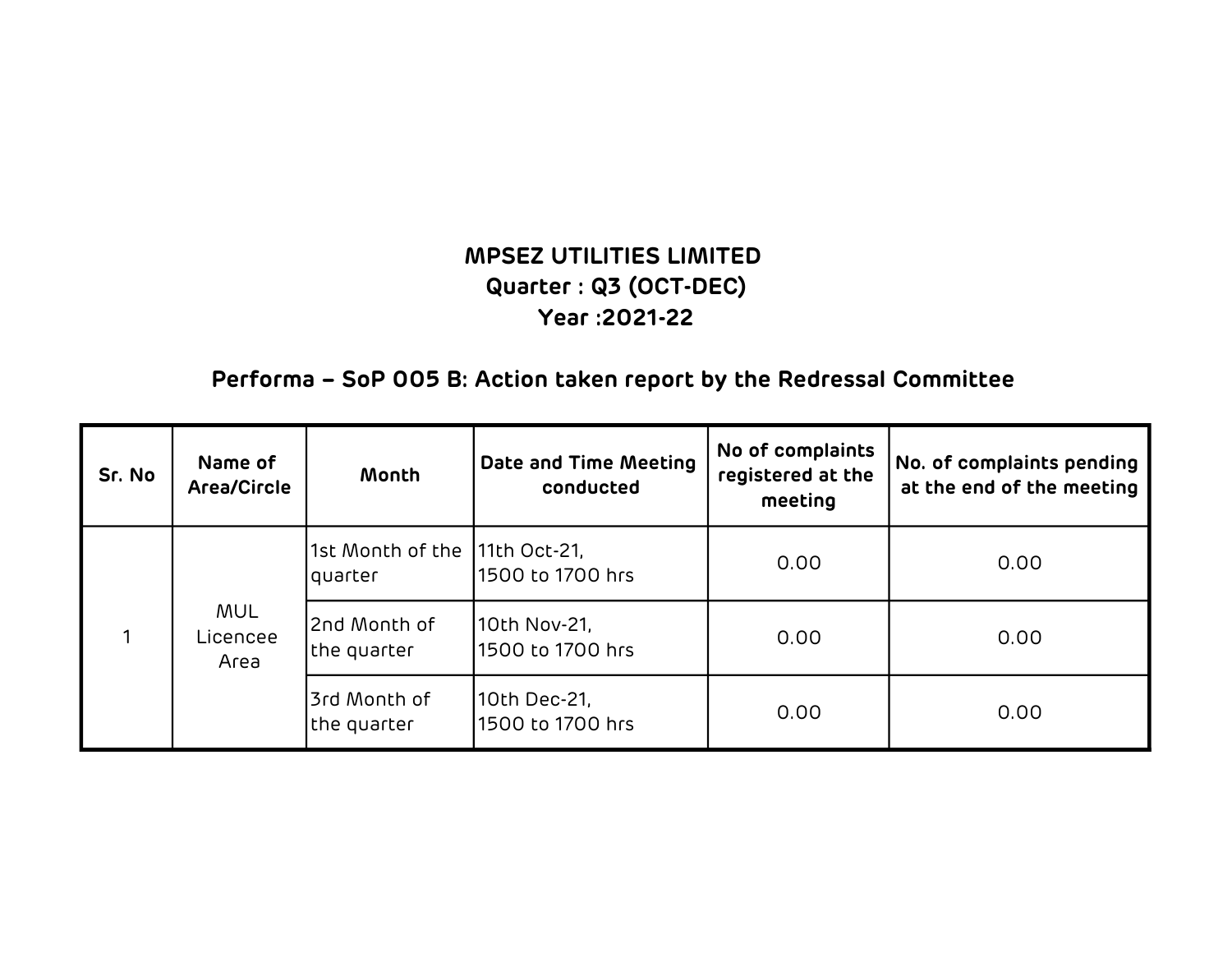# MPSEZ UTILITIES LIMITED Year :2021-22 Quarter : Q3 (OCT-DEC)

### Performa SoP 006: Failure of Distribution Transformer

| Sr.<br>No. | <b>Name of Area/Circle</b> | No. of existing<br><b>Distribution</b><br><b>Transformers at</b><br>the start of the<br>quarter / year | No. of<br><b>Distribution</b><br><b>Transformers</b><br>added<br>during the<br>quarter / year | <b>Total</b><br>number of<br><b>Distribution</b><br><b>Transformer</b><br>S | <b>Total</b><br>number of<br><b>Distribution</b><br>transformer<br>failed | % failure rate<br>οf<br><b>Distribution</b><br>transformer |
|------------|----------------------------|--------------------------------------------------------------------------------------------------------|-----------------------------------------------------------------------------------------------|-----------------------------------------------------------------------------|---------------------------------------------------------------------------|------------------------------------------------------------|
|            |                            |                                                                                                        | B                                                                                             | $C = A + B$                                                                 | D                                                                         | $H = (D)*100/C$                                            |
|            | <b>MUL Licencee Area</b>   | 8                                                                                                      | 0                                                                                             | 8                                                                           | <b>NIL</b>                                                                | 0.00                                                       |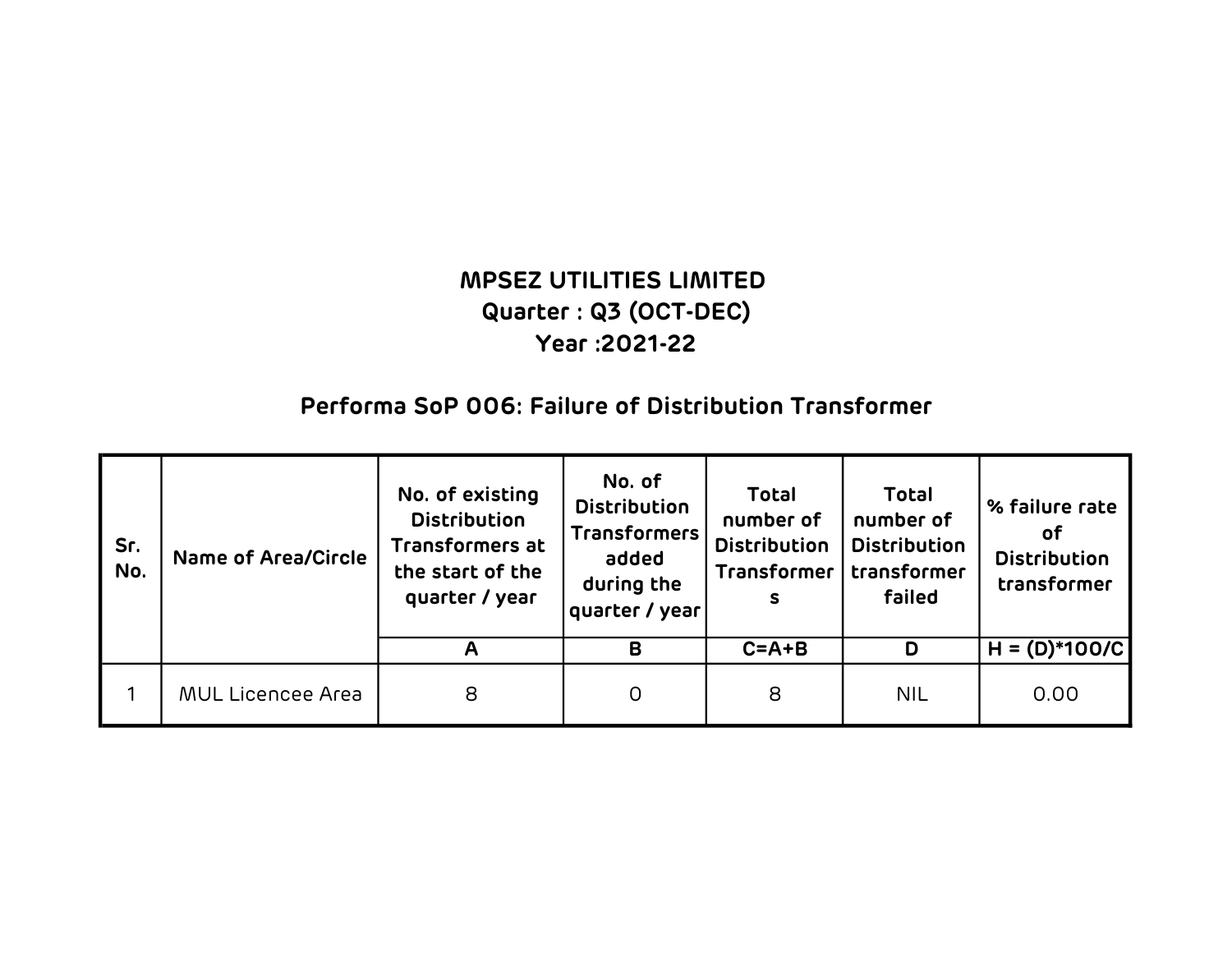## Performa SoP 007: Failure of Power Transformer

| Sr.<br>INo. | Name of Area/Circle      | No. of existing<br><b>Power</b><br>Transformers at<br>the start of the<br>quarter / year | no. of Power<br>Transformers of Power<br>added during Transformers<br>the quarter /<br>year | Total number | Total number<br>of Power<br> transformer<br><b>failed</b> | <b>% failure rate</b><br><b>of Power</b><br> transformer |
|-------------|--------------------------|------------------------------------------------------------------------------------------|---------------------------------------------------------------------------------------------|--------------|-----------------------------------------------------------|----------------------------------------------------------|
|             |                          | A                                                                                        | B                                                                                           | $C = A + B$  | D                                                         | $H = (D)*100/C$                                          |
|             | <b>MUL Licencee Area</b> |                                                                                          | <b>NIL</b>                                                                                  |              | <b>NIL</b>                                                | 0                                                        |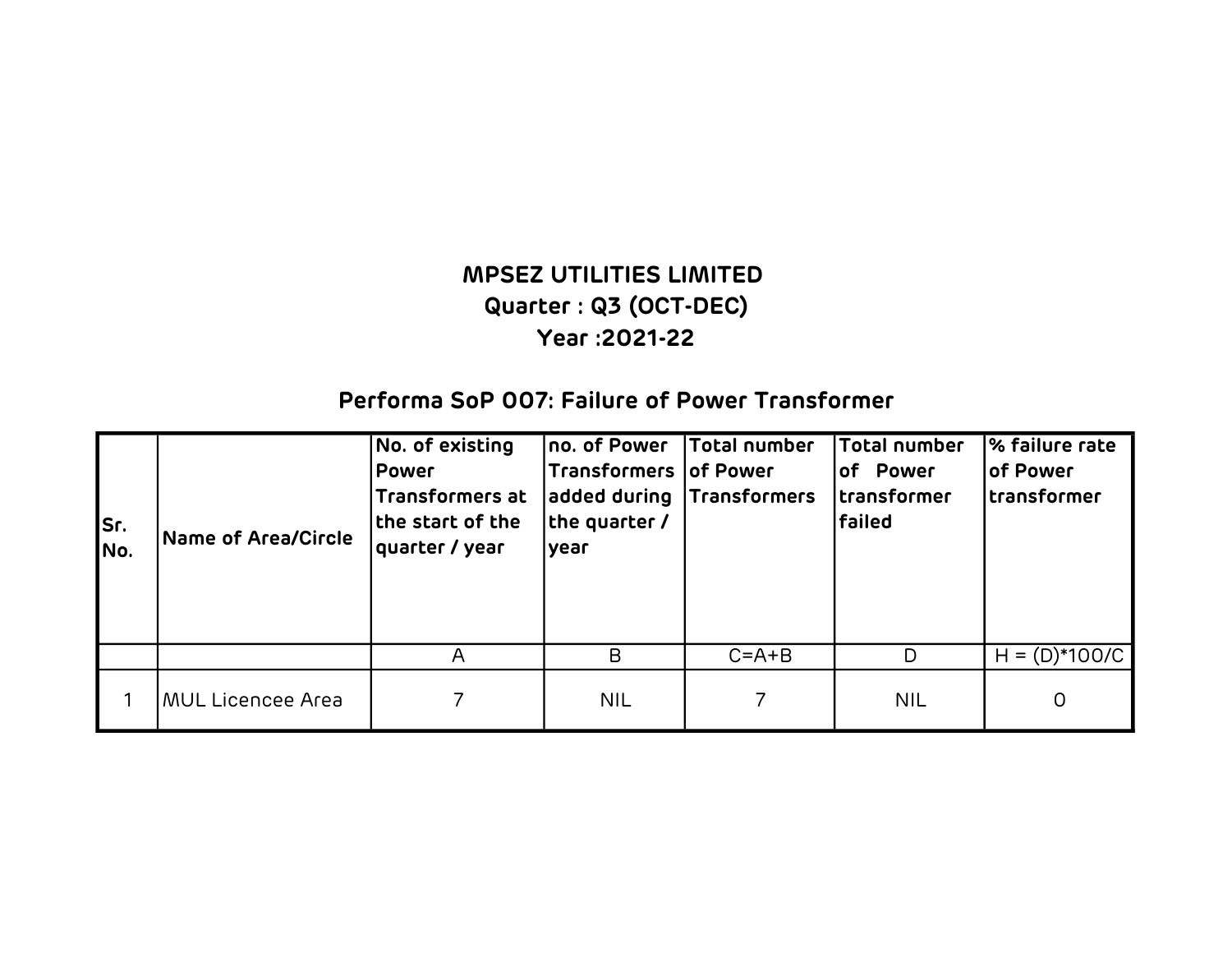# SoP 011 - A : System Average Interrruption Frequency Index (SAIFI)

| Sr.<br><b>No</b> | Month          | Ni - Number of<br><b>Customers for each</b><br>sustained interruptions<br>(in numbers) | NT - Total No of<br>customers served<br>(in Numbers) | <b>SAIFI = Ni/Nt</b><br>(Monthly SAIFI) |
|------------------|----------------|----------------------------------------------------------------------------------------|------------------------------------------------------|-----------------------------------------|
| 1                | $\overline{2}$ | 3                                                                                      | 4                                                    | $5 = 3 / 4$                             |
|                  | <b>Oct-21</b>  | 39                                                                                     | 78                                                   | 0.500                                   |
| 2                | <b>Nov-21</b>  | 18                                                                                     | 79                                                   | 0.228                                   |
| 3                | <b>Dec-21</b>  | 12 <sup>2</sup>                                                                        | 79                                                   | 0.152                                   |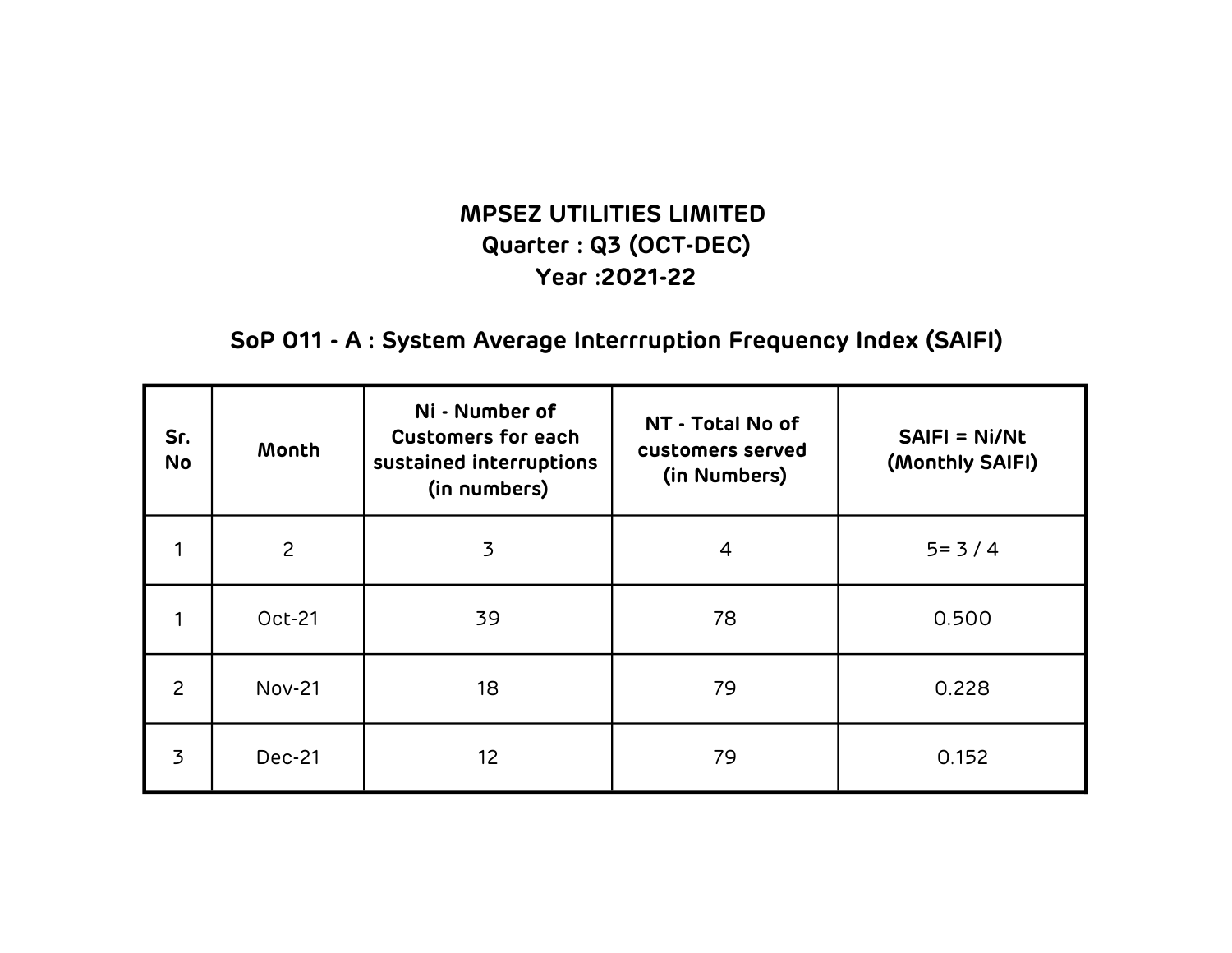#### SoP 011 - B : System Average Interrruption Duration Index (SAIDI)

|           |                | $Ri =$        | Ni - Number of       |                       |                |                  |
|-----------|----------------|---------------|----------------------|-----------------------|----------------|------------------|
|           |                | Restoration   | interrupted          |                       |                |                  |
|           |                | Time for each | <b>Customers for</b> | Ri* Ni -              | NT - Total No  |                  |
| Sr.       | Month          | sustained     | each sustained       | <b>Total customer</b> | of customers   | SAIDI = Ri*Ni/Nt |
| <b>No</b> |                | interruption  | interruption         | interruption          | served         | (Monthly SAIDI)  |
|           |                | event         | event                | Duration              | (in Numbers)   |                  |
|           |                | (in hours)    | (in numbers)         |                       |                |                  |
| 1         | $\overline{c}$ | 3             | 4                    | $5 = 3 * 4$           | $\overline{6}$ | $7 = 5/6$        |
| 1         | Oct-21         | 0:46:00       | 4                    | 3:04:00               |                |                  |
|           |                | 0:54:00       | 11                   | 9:54:00               |                |                  |
|           |                | 0:49:00       | $\overline{c}$       | 1:38:00               |                |                  |
|           |                | 1:06:00       | 1                    | 1:06:00               |                |                  |
|           |                | 0:19:00       | 2                    | 0:38:00               |                |                  |
|           |                | 0:25:00       | $\overline{5}$       | 2:05:00               |                |                  |
|           |                | 1:07:00       | $\overline{5}$       | 5:35:00               |                |                  |
|           |                | 2:00:00       | $\overline{7}$       | 14:00:00              |                |                  |
|           |                | 5:01:00       | 1                    | 5:01:00               |                |                  |
|           |                | 4:55:00       | 1                    | 4:55:00               |                |                  |
|           | Oct-21         |               |                      | 47:56:00              | 78             | 0:36:52          |
| 2         | <b>Nov-21</b>  | 0:28:00       | 1                    | 0:28:00               |                |                  |
|           |                | 0:35:00       | 4                    | 2:20:00               |                |                  |
|           |                | 0:40:00       | 1                    | 0:40:00               |                |                  |
|           |                | 0:42:00       | 1                    | 0:42:00               |                |                  |
|           |                | 0:49:00       | 1                    | 0:49:00               |                |                  |
|           |                | 1:14:00       | 1                    | 1:14:00               |                |                  |
|           |                | 1:25:00       | 1                    | 1:25:00               |                |                  |
|           |                | 3:18:00       | 1                    | 3:18:00               |                |                  |
|           |                | 3:19:00       | 1                    | 3:19:00               |                |                  |
|           |                | 3:24:00       | 1                    | 3:24:00               |                |                  |
|           |                | 3:25:00       | 1                    | 3:25:00               |                |                  |
|           |                | 3:38:00       | 1                    | 3:38:00               |                |                  |
|           |                | 3:56:00       | 1                    | 3:56:00               |                |                  |
|           |                | 0:42:00       | 2                    | 1:24:00               |                |                  |
|           | <b>Nov-21</b>  |               |                      | 30:02:00              | 79             | 0:22:49          |
| 3         | Dec-21         | 1:03:00       | 1                    | 1:03:00               |                |                  |
|           |                | 1:04:00       | 1                    | 1:04:00               |                |                  |
|           |                | 1:05:00       | 1                    | 1:05:00               |                |                  |
|           |                | 1:06:00       | 1                    | 1:06:00               |                |                  |
|           |                | 1:11:00       | 1                    | 1:11:00               |                |                  |
|           |                | 1:21:00       | 1                    | 1:21:00               |                |                  |
|           |                | 1:32:00       | 1                    | 1:32:00               |                |                  |
|           |                | 2:05:00       | 1                    | 2:05:00               |                |                  |
|           |                | 0:05:00       | 4                    | 0:20:00               |                |                  |
|           | Dec-21         |               |                      | 10:47:00              | 79             | 0:08:11          |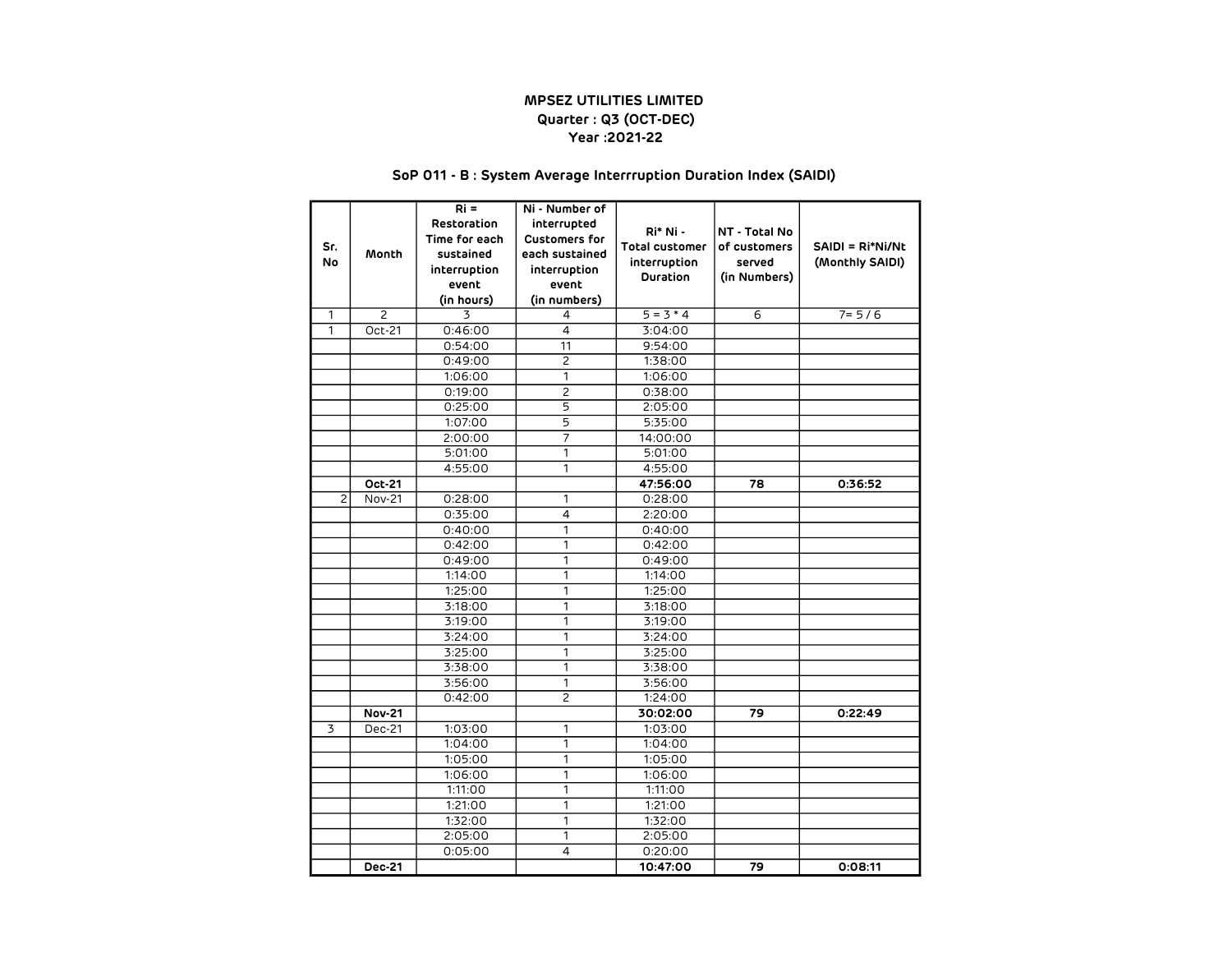# SoP 011 - C : Momentary Average Interruption Frequency Index (MAIFI)

| Sr.<br><b>No</b> | Month          | $IM_i =$<br>Number of<br>Momentary<br>interruptions<br>for the quarter<br>(in numbers) | $N_{mi}$ =<br>Total no of<br>customers for<br>each<br>momentary<br>interruptions<br>(in numbers) | $Im_i = N_{mi}$<br>Number of<br>customer<br>Momentary<br>interruptions<br>(in numbers) | $N_t$ -<br>Total no<br>оf<br>customers<br>served<br>(in<br>numbers) | <b>MAIFI=</b><br>Imi*Nmi/<br><b>Nt</b> |
|------------------|----------------|----------------------------------------------------------------------------------------|--------------------------------------------------------------------------------------------------|----------------------------------------------------------------------------------------|---------------------------------------------------------------------|----------------------------------------|
|                  | $\overline{c}$ | 3                                                                                      | $\overline{4}$                                                                                   | $5 = 3 * 4$                                                                            | 6                                                                   | $7 = 5/6$                              |
|                  | <b>Oct-21</b>  | $\mathbf 0$                                                                            | $\mathbf 0$                                                                                      | $\mathbf 0$                                                                            | 78                                                                  | 0.0000                                 |
| $\overline{2}$   | <b>Nov-21</b>  | $\mathbf 0$                                                                            | $\mathbf 0$                                                                                      | $\mathbf 0$                                                                            | 79                                                                  | 0.0000                                 |
| $\overline{2}$   | <b>Dec-21</b>  | 0                                                                                      | $\mathbf 0$                                                                                      | $\mathbf 0$                                                                            | 74                                                                  | 0.0000                                 |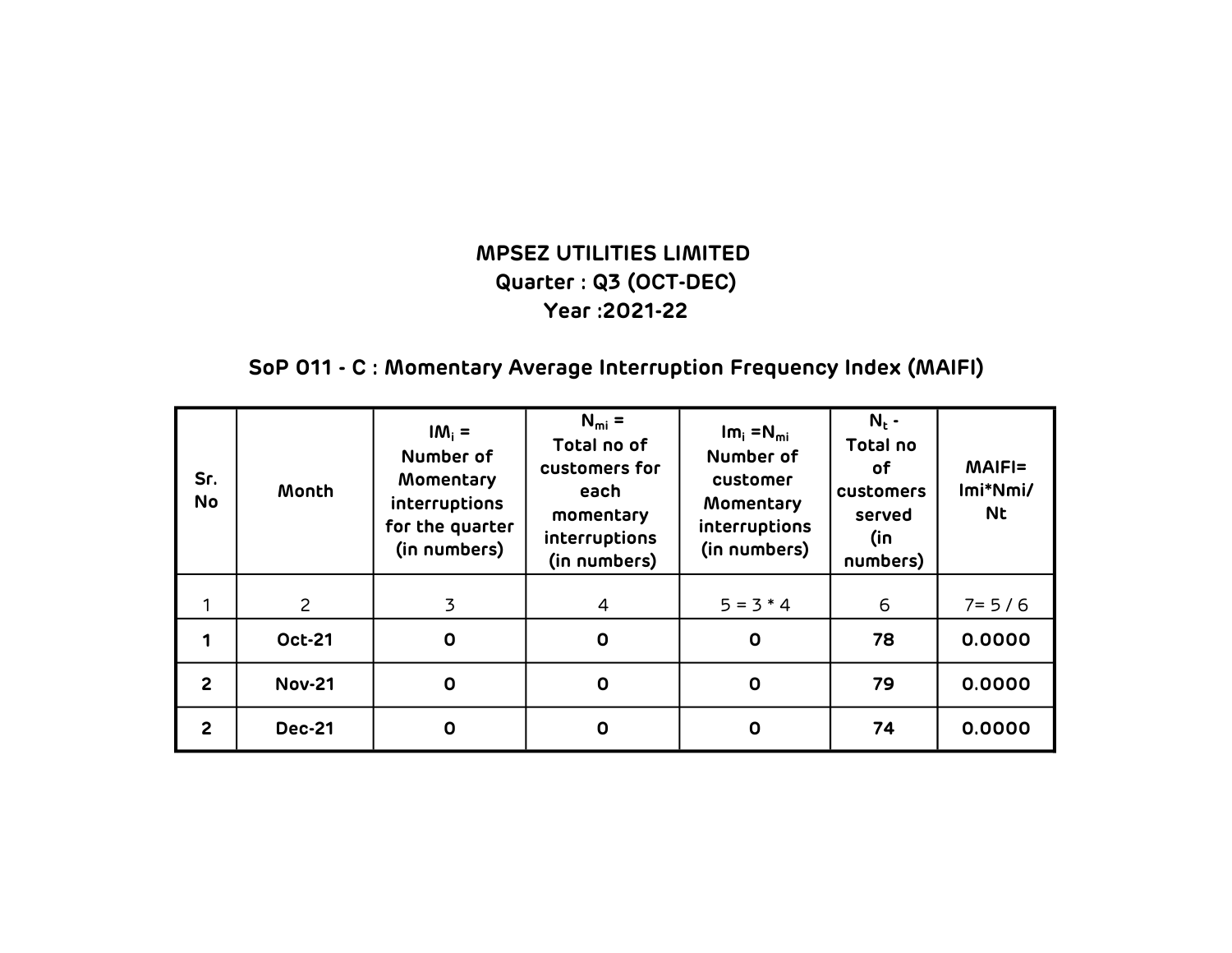### Performa SoP 013: Meter faults

| Name of<br>Area/Circle | Consumer<br>Category | No. of faulty<br>meters at the<br>start of the<br>quarter / year | No. of faulty<br>meters added<br>during the<br>quarter / year | Total no. of<br>defective /<br>faulty Meter | No. of faulty<br><b>Meters</b><br>repaired and<br>replaced | No of faulty<br>meters<br>pending at the<br>end of the<br>quarter |
|------------------------|----------------------|------------------------------------------------------------------|---------------------------------------------------------------|---------------------------------------------|------------------------------------------------------------|-------------------------------------------------------------------|
|                        |                      | (1)                                                              | (2)                                                           | $(3)=(2)+(1)$                               | (4)                                                        | $(5)=(3)-(4)$                                                     |
| MUL Licencee Area      | Single Phase         | <b>NIL</b>                                                       | <b>NIL</b>                                                    |                                             |                                                            |                                                                   |
|                        | Three Phase          | NIL.                                                             | <b>NIL</b>                                                    |                                             |                                                            |                                                                   |
|                        | HT                   | <b>NIL</b>                                                       | NIL.                                                          |                                             |                                                            |                                                                   |